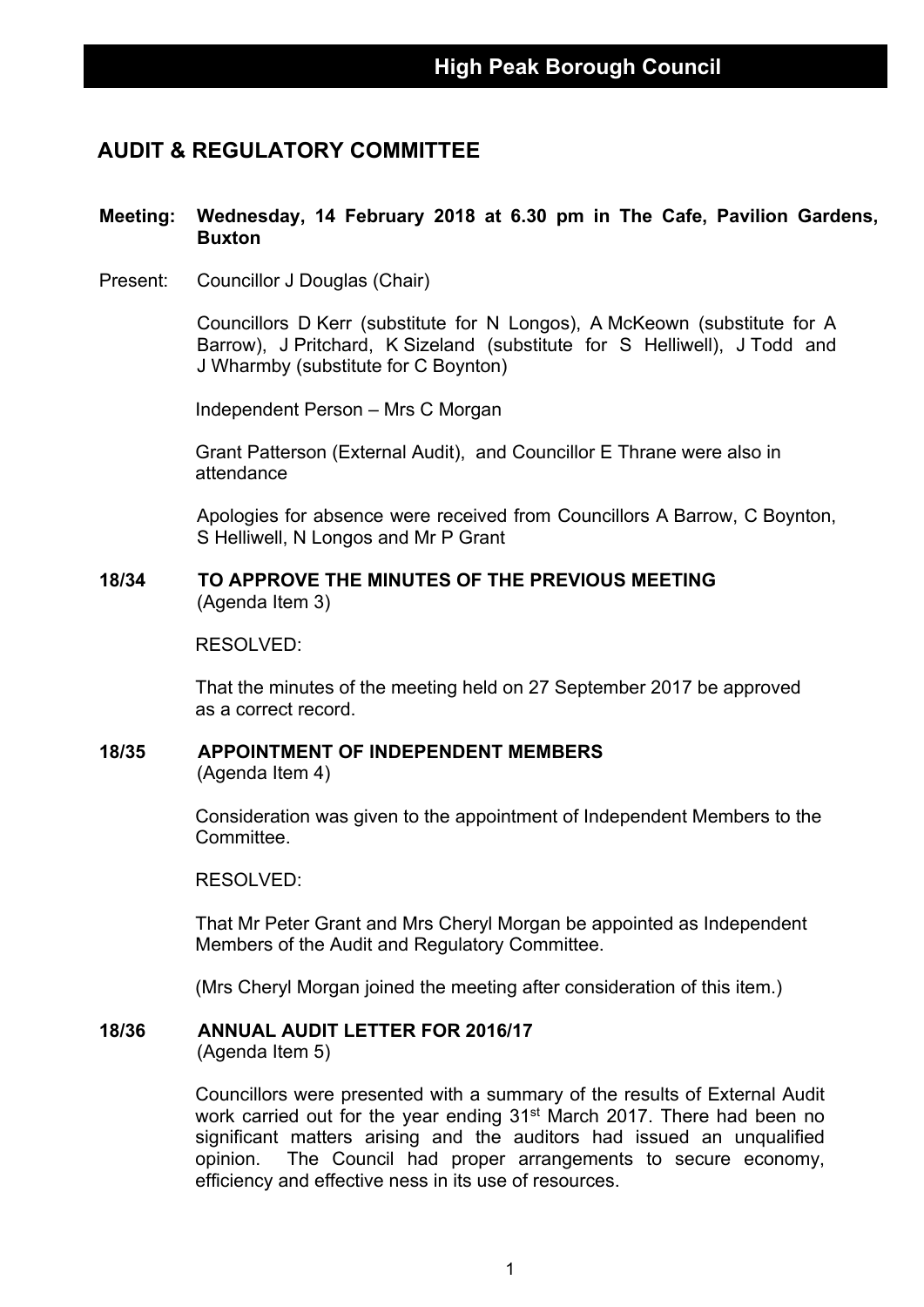$\begin{array}{|c|c|} \hline \quad \quad & \quad \quad \\ \hline \quad \quad & \quad \quad \\ \hline \end{array}$ It was reported that Allison Rhodes had moved on within Grant Thornton. The Committee requested that their thanks and appreciation be conveyed to Allison for all her hard work.

RESOLVED:

That the Annual Audit Letter for 2016/17 be noted.

#### **18/37 CERTIFICATION OF CLAIMS AND RETURNS ANNUAL REPORT** (Agenda Item 6)

The report summarised work undertaken to certify the Housing Benefit Subsidy claim submitted by the Authority which found that the Council had appropriate arrangements to compile a complete, accurate and timely claim for audit certification. An assurance statement on the Council's annual Pooling of Housing Capital Receipts Return for 2016/17 was also provided.

RESOLVED:

That the Annual Grant Certification Letter 2016/17 be noted.

# **18/38 EXTERNAL AUDIT 2017/18 AUDIT PLAN**

(Agenda Item 7)

Councillors considered the External Audit Plan for 2017/18. This included matters relating to materiality, significant risks, the approach to securing value for money and the audit cycle. Monitoring, joint venture Alliance Environment Services, valuation estimates, accounting issues and policy decisions were discussed.

RECOMMENDED:

That Council be recommended to note the External Audit Plan for 2017/18.

#### **18/39 EXTERNAL AUDIT INFORMING THE RISK ASSESSMENT** (Agenda Item 8)

The purpose of the report was to contribute towards the effective two-way communication between auditors and the Council's Audit and Regulatory Committee. Monitoring, appropriate controls and joint venture arrangements were considered.

#### RESOLVED:

That the report be noted.

#### **18/40 RISK MANAGEMENT UPDATE (OVERVIEW OF STRATEGIC, OPERATIONAL AND PROJECT RISKS)** (Agenda Item 9)

The Committee considered a report the purpose of which was to allow the robust scrutiny of the Council's risk management arrangements in accordance with generally accepted good practice. Changes to the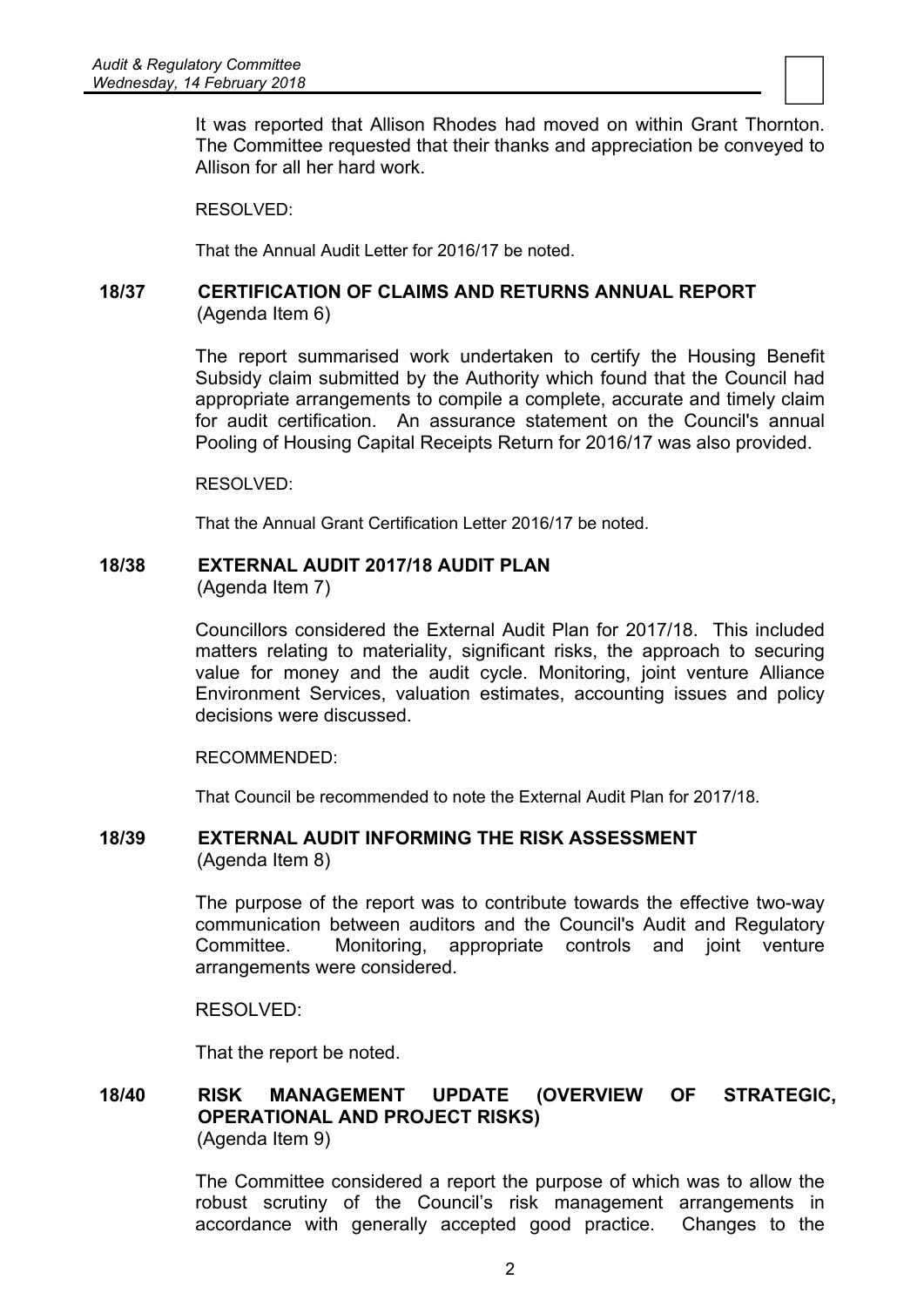$\begin{bmatrix} 1 \\ 1 \\ 1 \end{bmatrix}$ scheduled completion date for work at the Octagon and the high operational risk profile were discussed.

RESOLVED:

- 1. That the Council's current risk position be noted.
- 2. That the mitigation plans summarised within Appendix A (strategic risks) and Appendix B (operational risks) of the report be approved.

## **18/41 ANNUAL GOVERNANCE STATEMENT - PROGRESS AGAINST 2016/17 ACTION PLAN**

(Agenda Item 10)

Regulations required the Council to conduct a review each financial year of the effectiveness of its system of internal control and approve an Annual Governance Statement (AGS). The AGS Action Plan (Appendix 1 of the report) outlined the progress made against the required actions as at the end of December 2017. Changes to the operating model for the waste collection service and the delay in completing Phase 1 works at the Pavilion Gardens were discussed.

RESOLVED:

That the progress information contained within the report be noted.

#### **18/42 TREASURY MANAGEMENT UPDATE**

(Agenda Item 11)

The Council's Treasury Management performance in 2017/18 was scrutinised in compliance with the Chartered Institute of Public Finance and Accountancy's (CIPFA) Code of Practice on Treasury Management 2009 and generally accepted good practice. Discussion took place on a possible rise in the Bank of England interest rate.

RECOMMENDED:

That the Treasury Management position (as at 31<sup>st</sup> December 2017) be noted.

#### **18/43 2018/19 TREASURY MANAGEMENT STRATEGY** (Agenda Item 12)

The purpose of the report was to allow members of the Committee to consider and endorse the Council's Treasury Management Strategy for 2018/19 to ensure that its capital and treasury activities for the next four years were affordable and properly managed. The Council's capital expenditure plans and how these plans were to be financed were discussed.

RECOMMENDED: